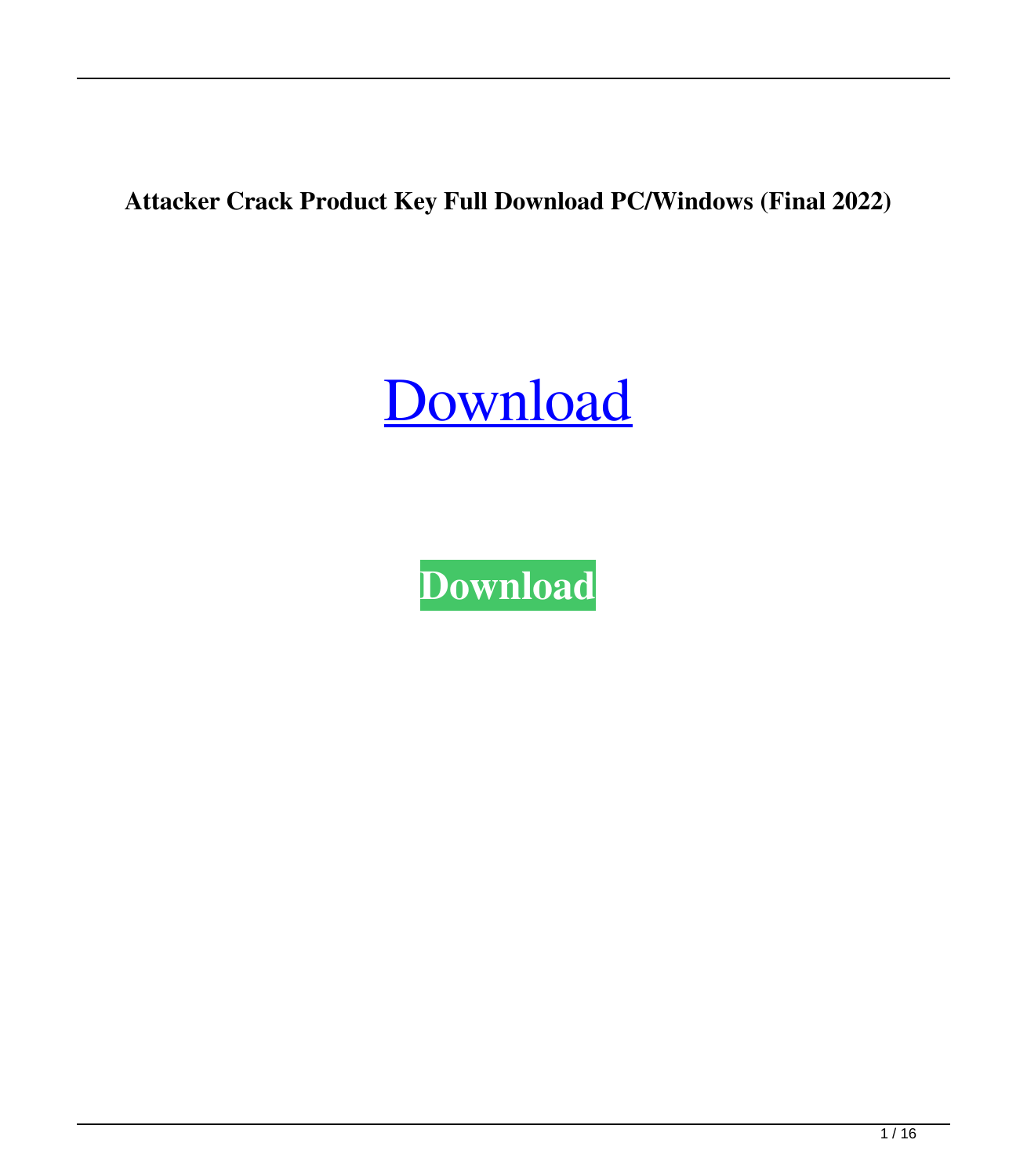**Attacker Crack+ [Mac/Win]**

Attacker is a lightweight Windows application designed to work as a TCP/UDP port listener. It is able to play audio notifications upon new connections. The program does not offer protection against malicious attacks from hackers but it provides only notifications of attempted connections. Portable running mode The portable status of this utility allows you to run it by simply opening the executable file (there's no installation setup included in its deployment). It does not store entries in the Windows registry and leave traces on the host computer, so you may uninstall it by simply deleting the files that you have grabbed from the Internet. Dropping it on portable media devices is also possible. Simple looks Attacker delivers a plain feature lineup hiding only a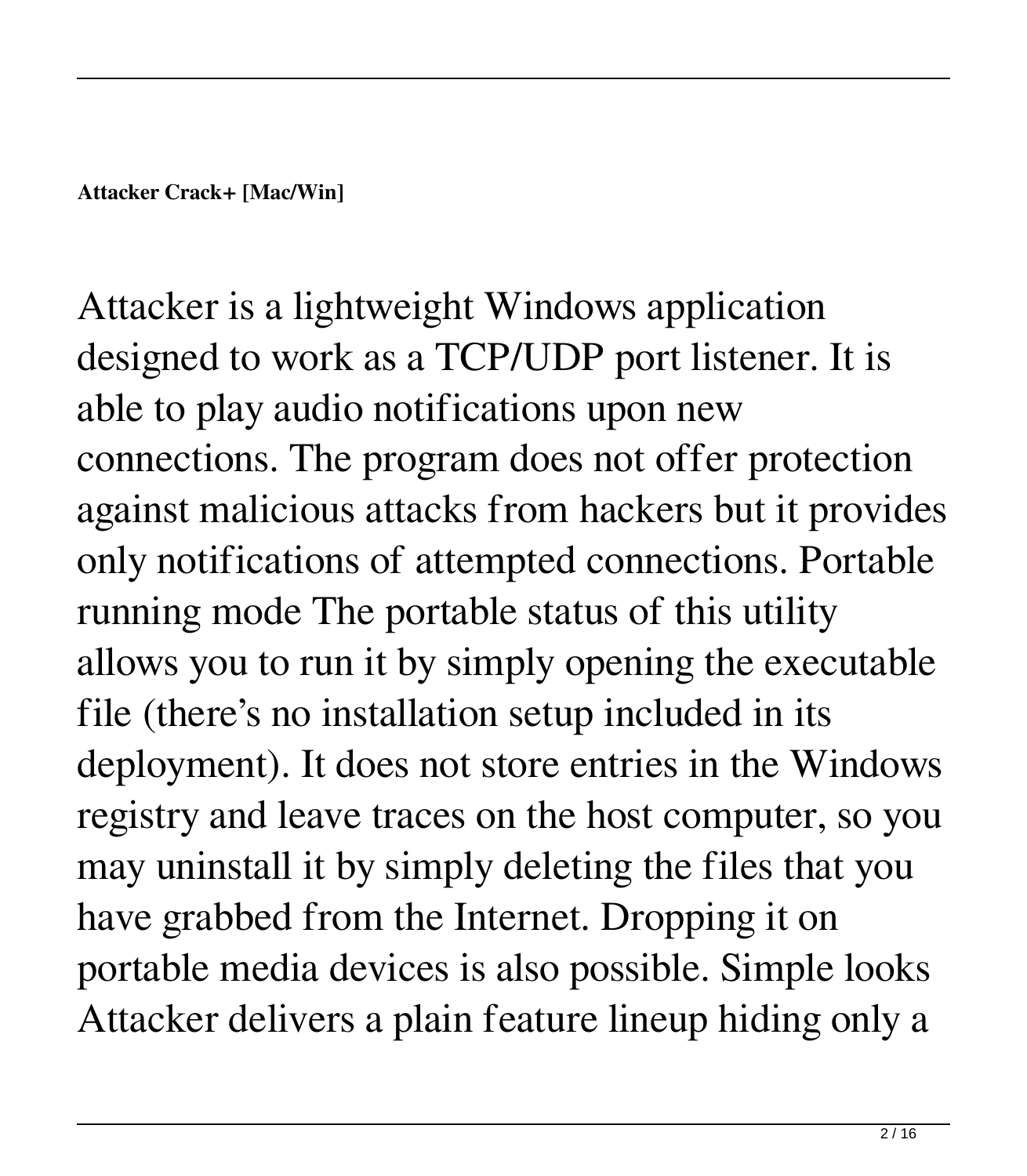few configuration settings under its hood. A help manual is included in the package and provides short descriptions about the tool's monitoring capabilities.

How it functions The application offers you the option to set up a list of TCP and UDP ports you want the program to listen to. In addition, you may start or stop the process using simple clicks. When the program detects a TCP connection request or receives a UDP message, it logs the information directly in the main window and reveals the IP addresses. Plus, you can copy data to the clipboard and clear the information displayed in the main window. Configuration settings You can appeal to several tweaks in order to run the utility at Windows startup, automatically start listening when the program begins, and play a custom audio file (WAV file format), which can be tested right in the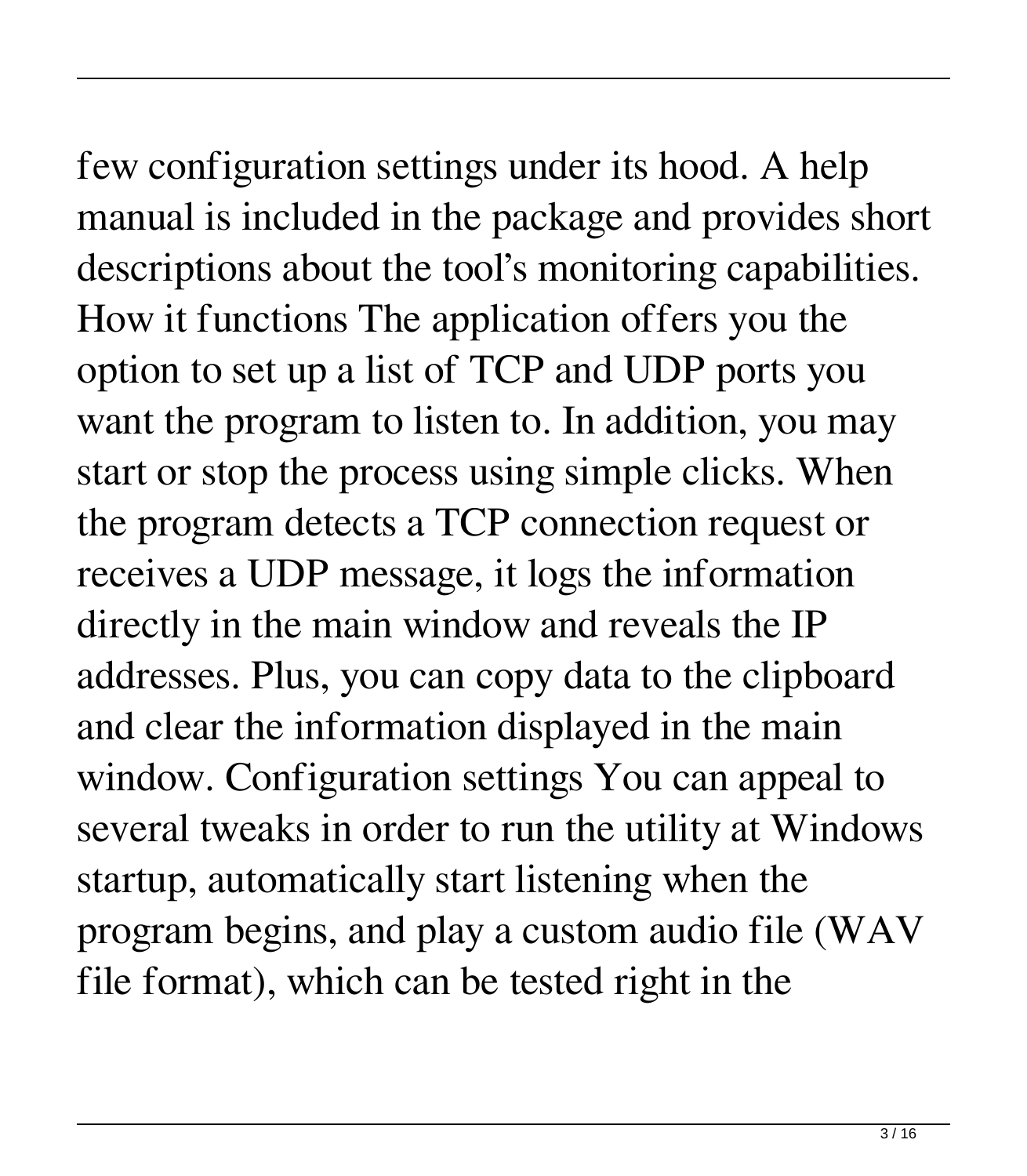configuration panel, as well as flash the icon in the

system tray upon new connections. Bottom line To sum things up, Attacker delivers a straightforward software solution for receiving instant notifications upon new TCP/UDP connections. Core Registry Editor - A powerful registry editor to allow editing the registry in a safe and convenient way. Get the full registry editor functionality in just one file. The program allows safe editing of the Registry so you can clean and repair it effectively. Mobile Phone Manager - The complete mobile phone control software package, allowing you to manage the following applications: SMS, voice mail, MMS, phonebook, contact list and settings. Nokia Phone Manager - The complete mobile phone control software package, allowing you to manage the following applications: SMS, voice mail, MMS,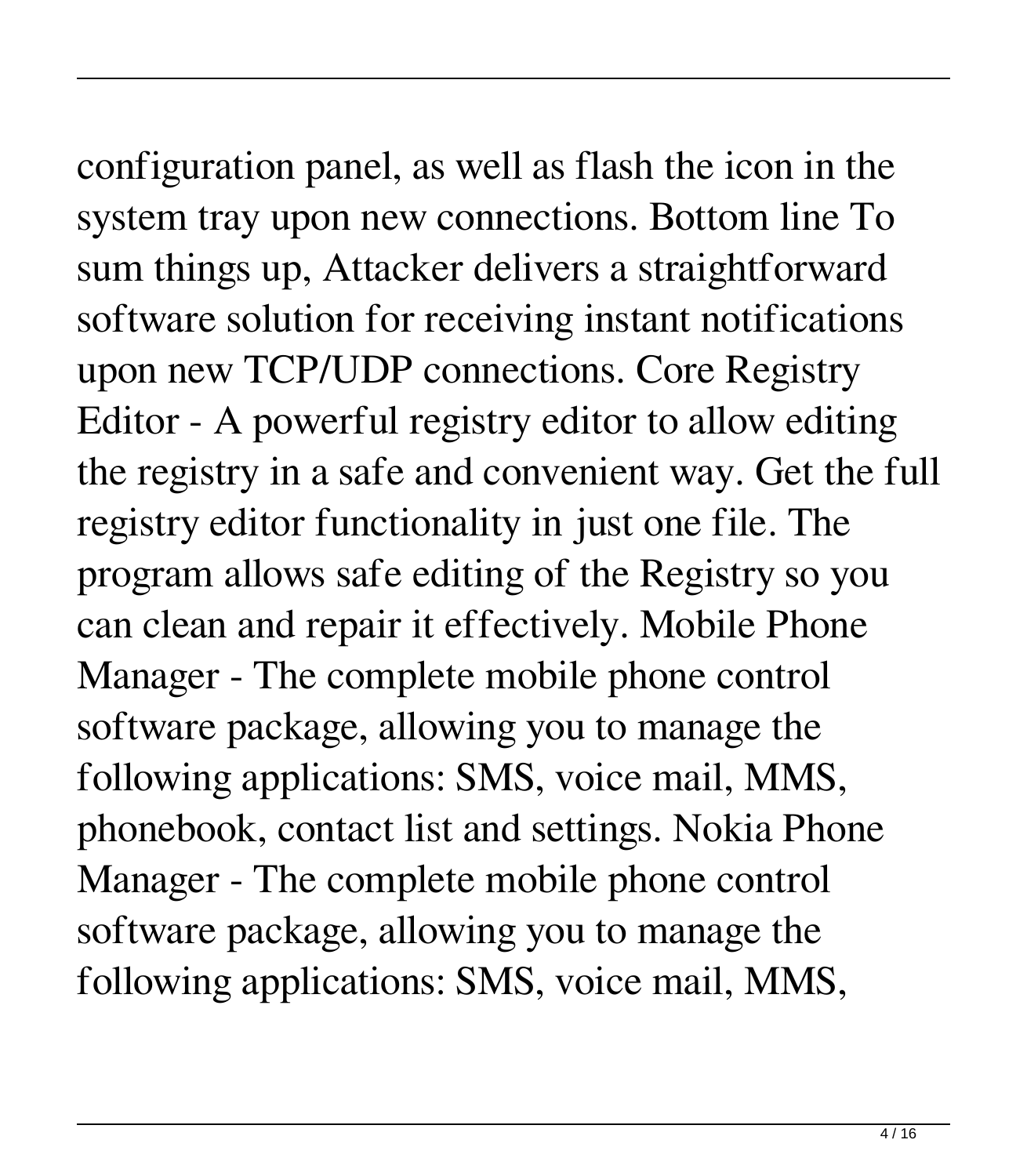phonebook, contact list and settings. Nokia Manager Suite -The complete mobile phone control software package, allowing you to manage the following applications: SMS,

**Attacker Crack +**

\* Automatically block applications from accessing the network (optional). \* Generate unique MAC (Media Access Control) keys for each computer. \* Configure the list of MAC keys to be blocked. \* Automatically generate random keys on demand. \* Automatically re-generate keys on computer reboots. \* Generate 128 or 256 bit keys. \* Generate keys on every reboot or startup. \* Re-generate keys on every reboot or startup. \* Stored in a single text file for easy updating. \* Print out your MAC key list for easy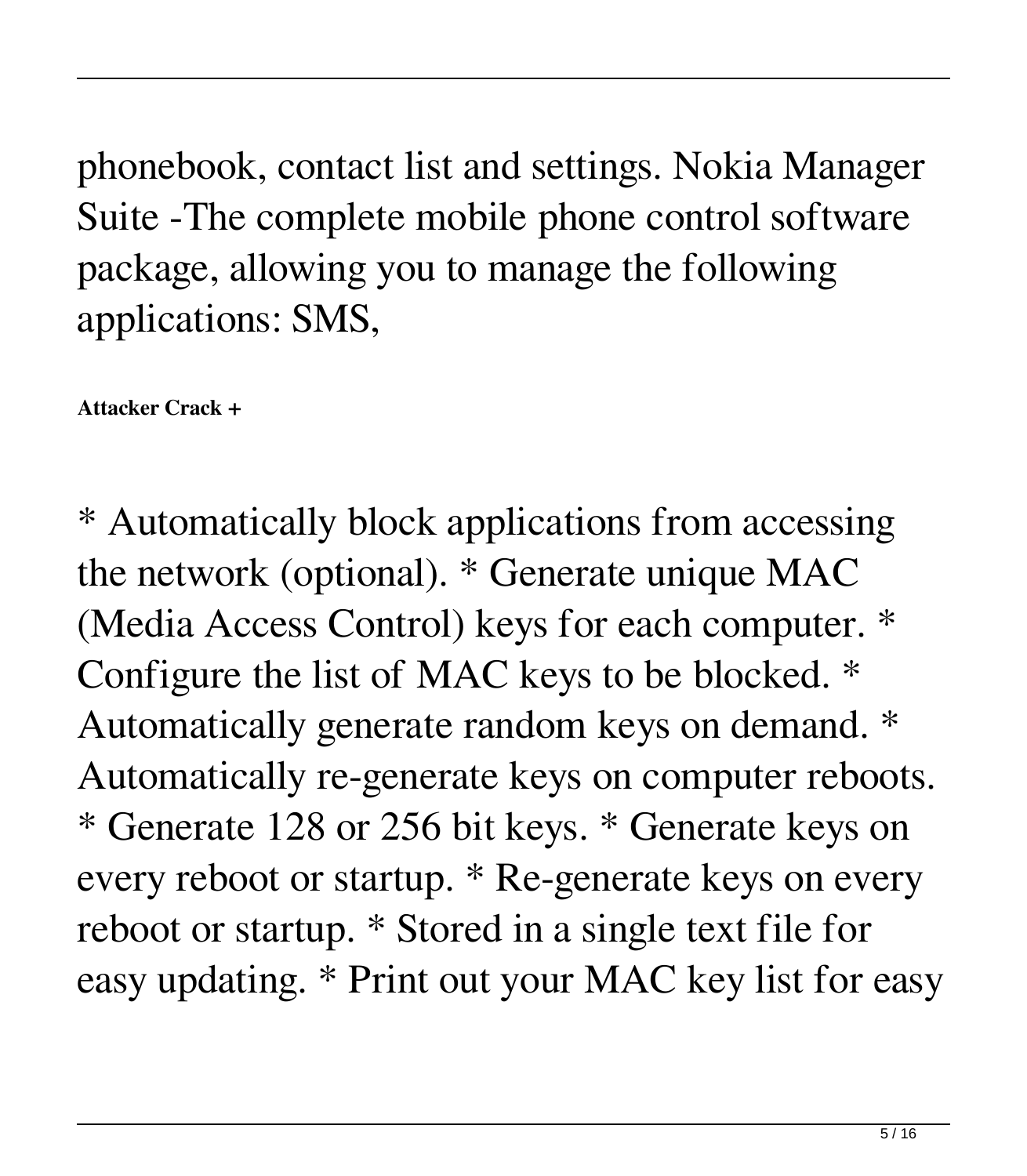## review. \* Generate or import MAC keys from the clipboard. \* Automatically clear MAC keys after

storing. \* Avoid MAC key conflicts. \* Generate multiple keys per computer. \* Create a personal keylist and backup keylist files. \* Export and import keylists for multiple computers. \* Import keylist from multiple files (each file named for a computer). \* Allow only certain MAC keys. \* Allow any MAC key (not matching a list). \* Allow any address (no match filtering). \* Allow multiple MAC keys to be used. \* Generate keys as subkeys under a host key. \* Generate keys as subkeys under a user key. \* Generate keys under a host key, user key, and script key. \* Generate keys on Windows startup. \* Generate keys on Windows startup and shut down. \* Generate keys when the computer reboots. \* Generate keys when the computer reboots or starts. \* Generate keys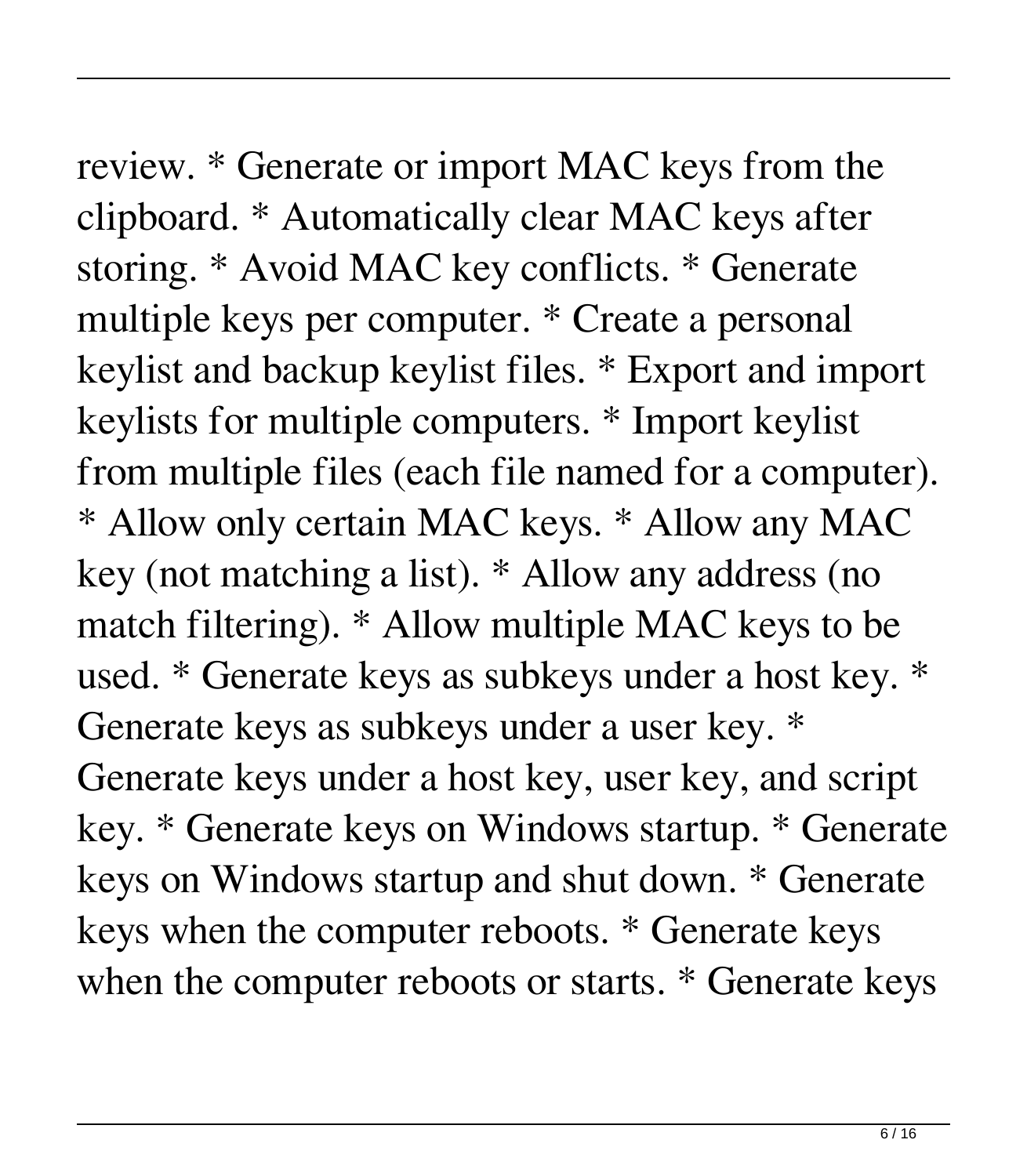when the computer reboots or starts (Windows 7). \* Stored in the default keystore. \* Stored in the default keystore, or in a user keystore. \* Stored in the default keystore, or in multiple user keystores. \* Stored in the default keystore, or in a user keystore, or in a script keystore. \* Open keystore in password protected mode. \* Stored in a single text file for easy updating. \* Import keylists from multiple files (each file named for a computer). \* Automatically clear MAC keys after storing. \* Generate multiple keys per computer. \* Create a personal keylist and backup keylist files. \* Generate unique MAC keys for each computer. \* Generate random MAC keys on demand.

\* Automatically re- 81e310abbf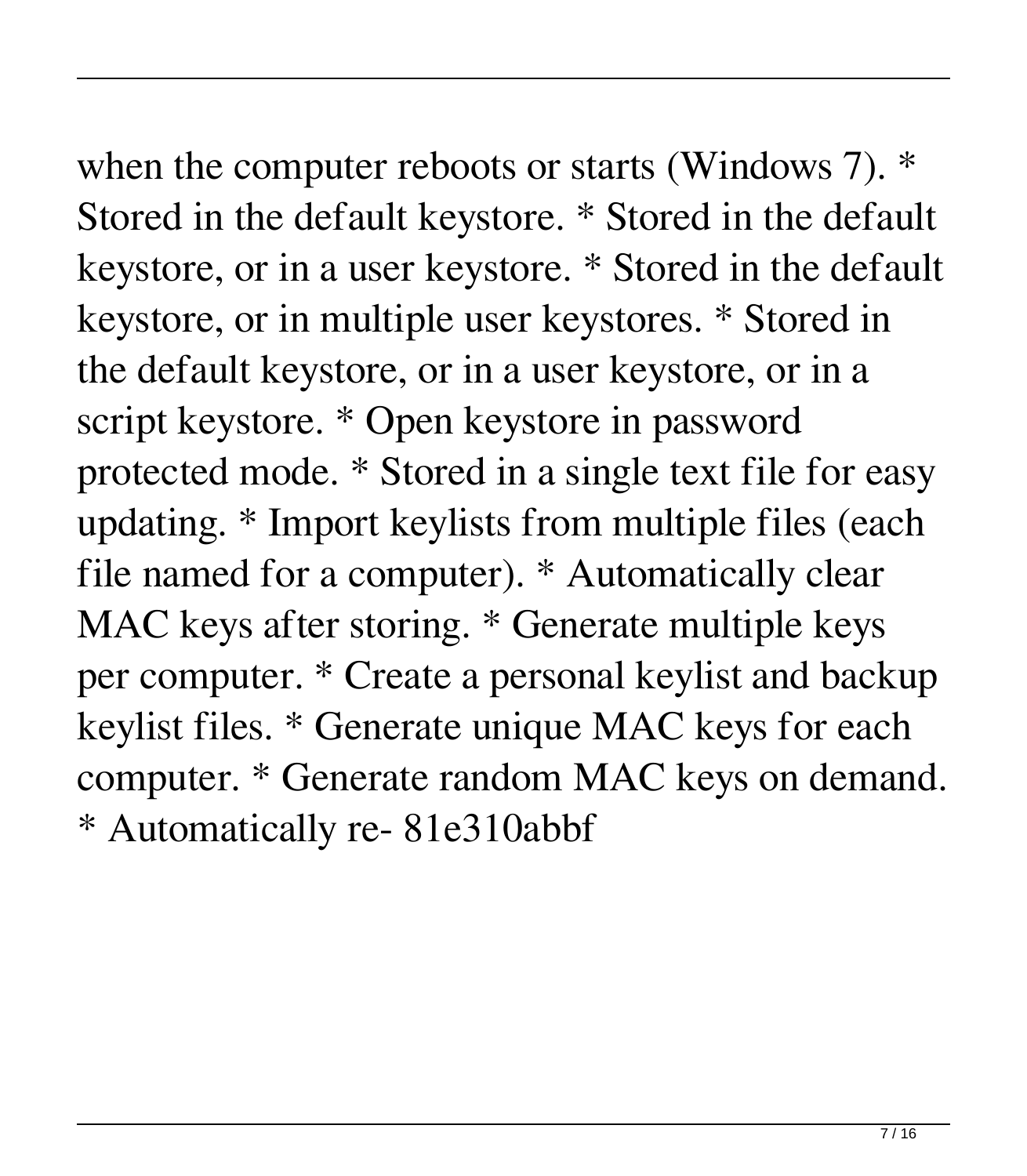Attacker is a lightweight Windows application designed to work as a TCP/UDP port listener. It is able to play audio notifications upon new connections. The program does not offer protection against malicious attacks from hackers but it provides only notifications of attempted connections. Portable running mode The portable status of this utility allows you to run it by simply opening the executable file (there's no installation setup included in its deployment). It does not store entries in the Windows registry and leave traces on the host computer, so you may uninstall it by simply deleting the files that you have grabbed from the Internet. Dropping it on portable media devices is also possible. Simple looks Attacker delivers a plain feature lineup hiding only a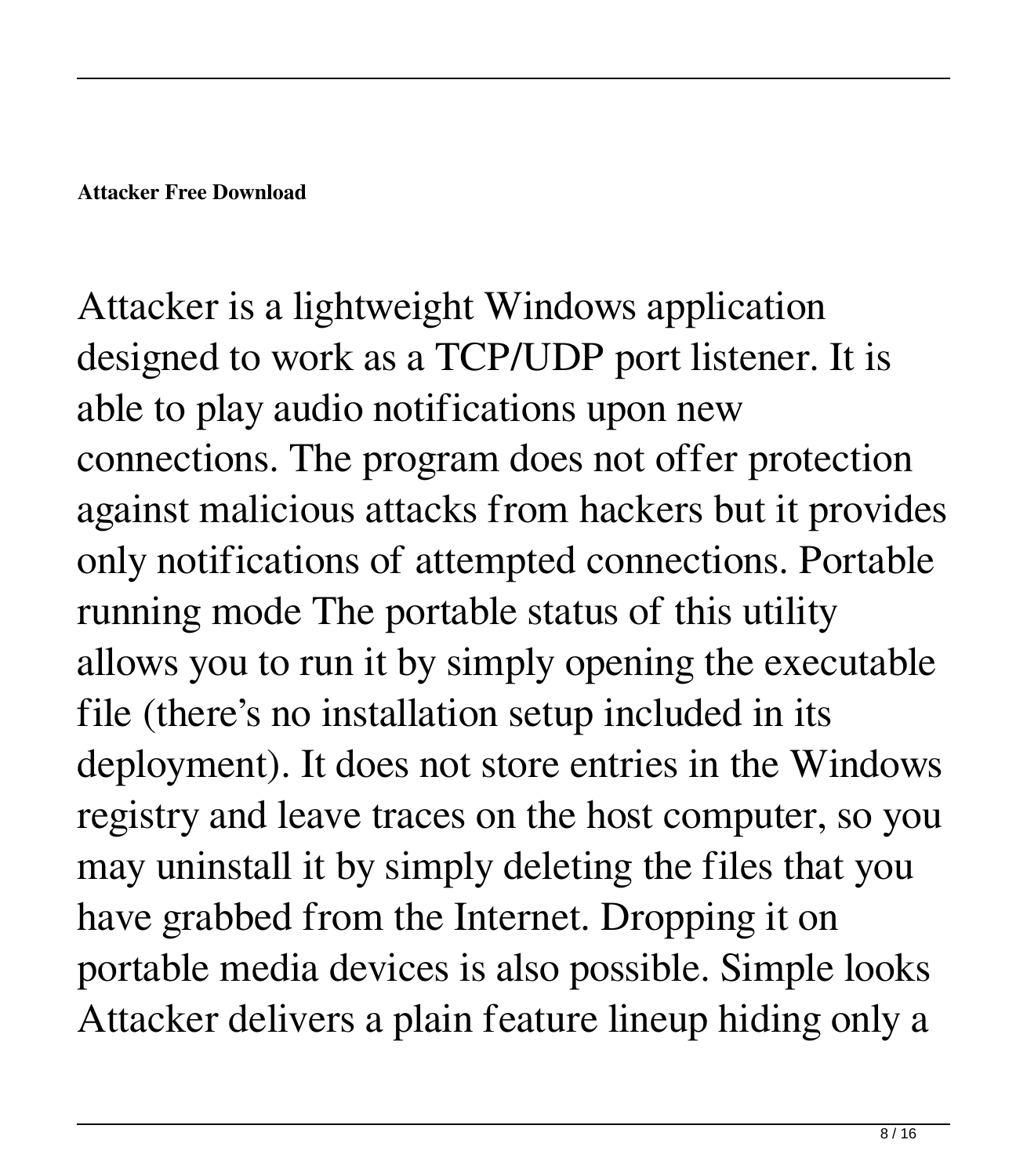few configuration settings under its hood. A help manual is included in the package and provides short descriptions about the tool's monitoring capabilities.

How it functions The application offers you the option to set up a list of TCP and UDP ports you want the program to listen to. In addition, you may start or stop the process using simple clicks. When the program detects a TCP connection request or receives a UDP message, it logs the information directly in the main window and reveals the IP addresses. Plus, you can copy data to the clipboard and clear the information displayed in the main window. Configuration settings You can appeal to several tweaks in order to run the utility at Windows startup, automatically start listening when the program begins, and play a custom audio file (WAV file format), which can be tested right in the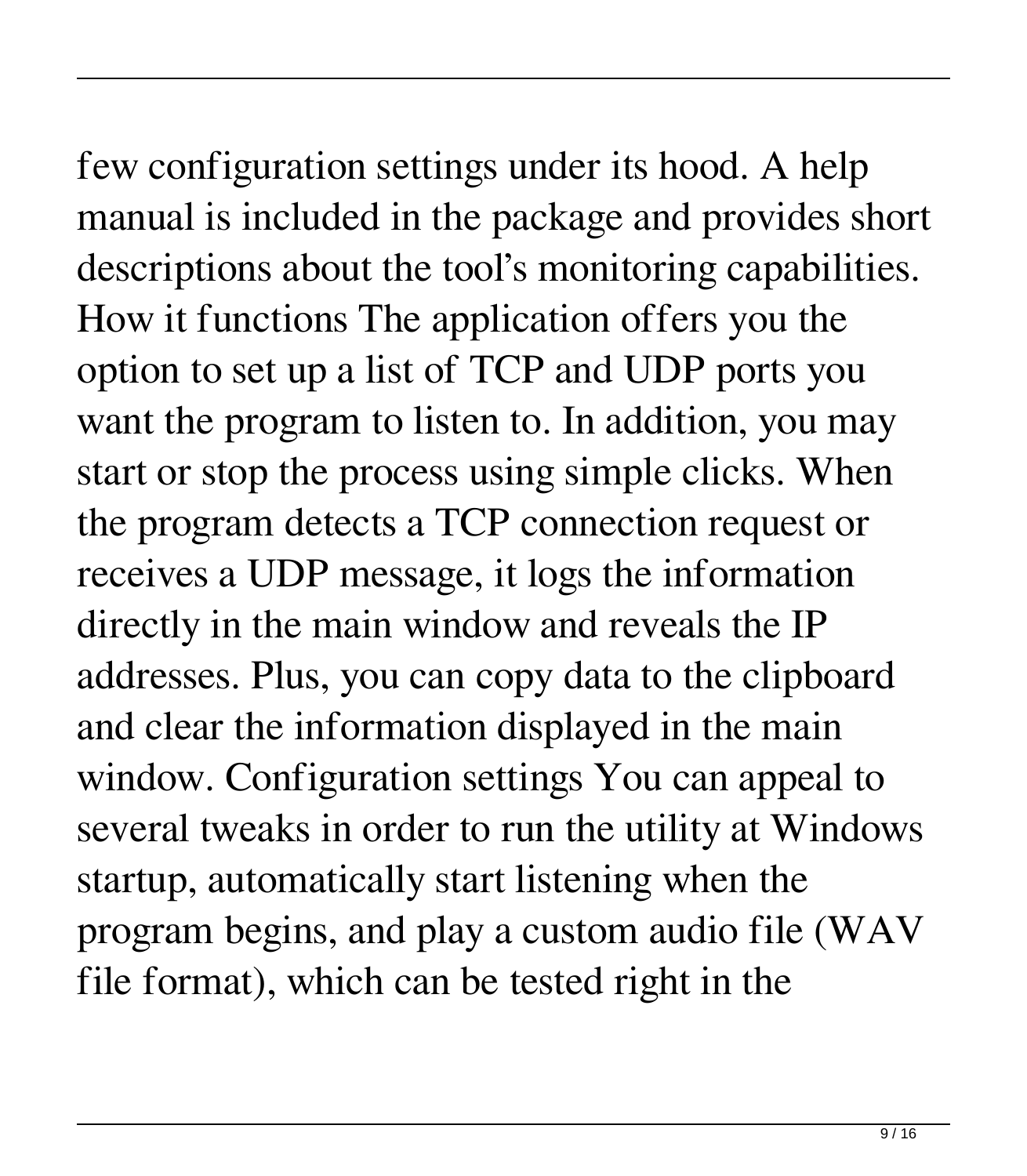# configuration panel, as well as flash the icon in the

system tray upon new connections. Bottom line To sum things up, Attacker delivers a straightforward software solution for receiving instant notifications upon new TCP/UDP connections. The main advantage of this product is that it is extremely simple to use. Plus, its capabilities are very limited. Watersoft iPad App The Watersoft iPad App enables you to measure the level of water that is your car, truck or bus by entering your serial number. You can also enter your car, truck or bus into a software system and save it to a file. The file can then be sent to your local service station.Q: Using HTML, CSS and JavaScript to automatically advance table of contents when scrolling down I have the following html: Content Navigation

**What's New in the Attacker?**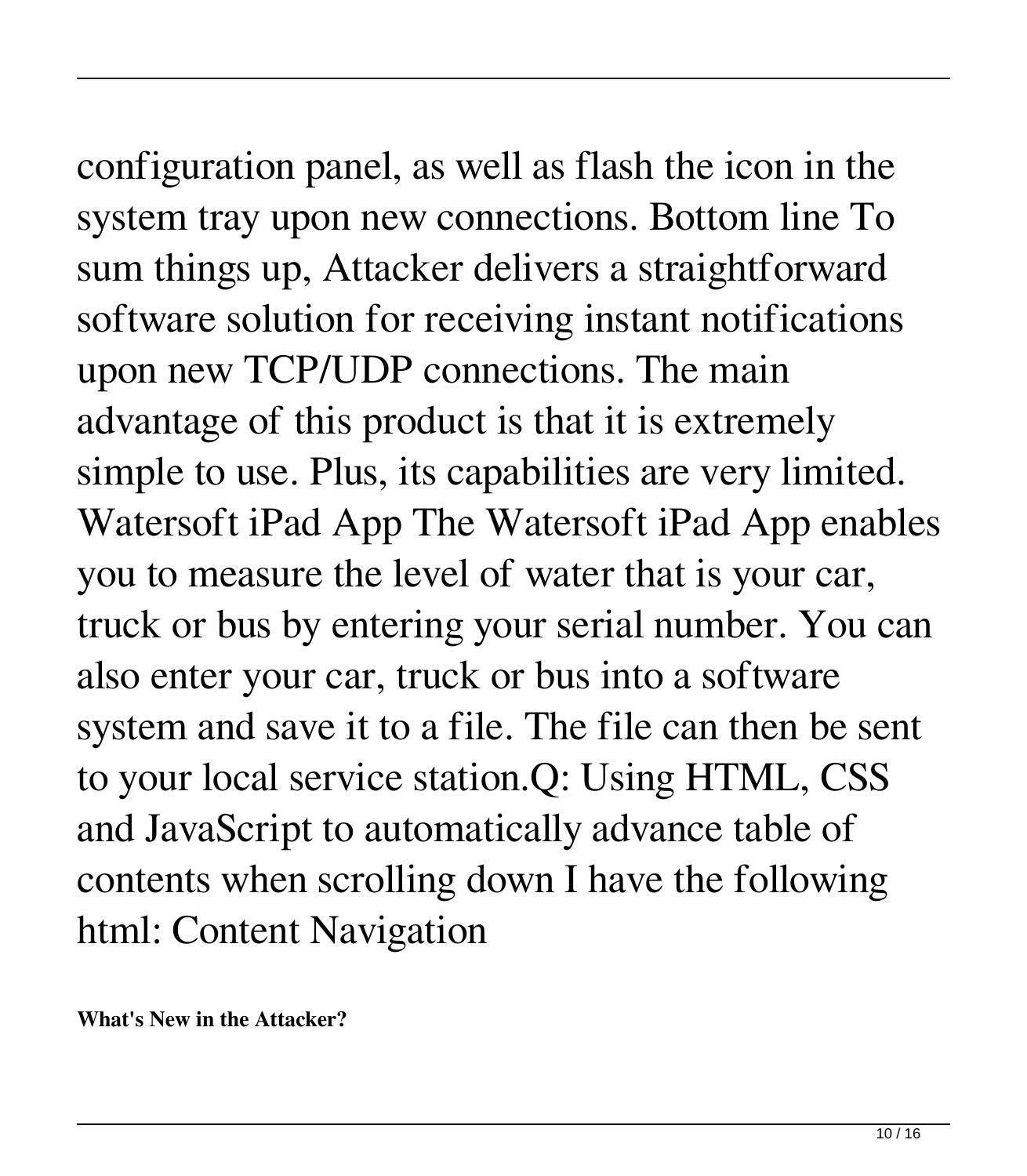If you have installed the sound drivers on your computer, you can use this software to record sound coming from a microphone and play it back on your computer. Simplicity is the key word with this piece of software. If you are not the type of person who likes a great deal of options and a bunch of settings, don't worry, because the task switcher in the software will leave you by the wayside in no time. This program helps you bring up applications from the taskbar and switch between them. Portable Portable running mode The program offers you a free distribution and no installation setup is required for its deployment. Attacker is a lightweight Windows application designed to work as a TCP/UDP port listener. It is able to play audio notifications upon new connections. The program does not offer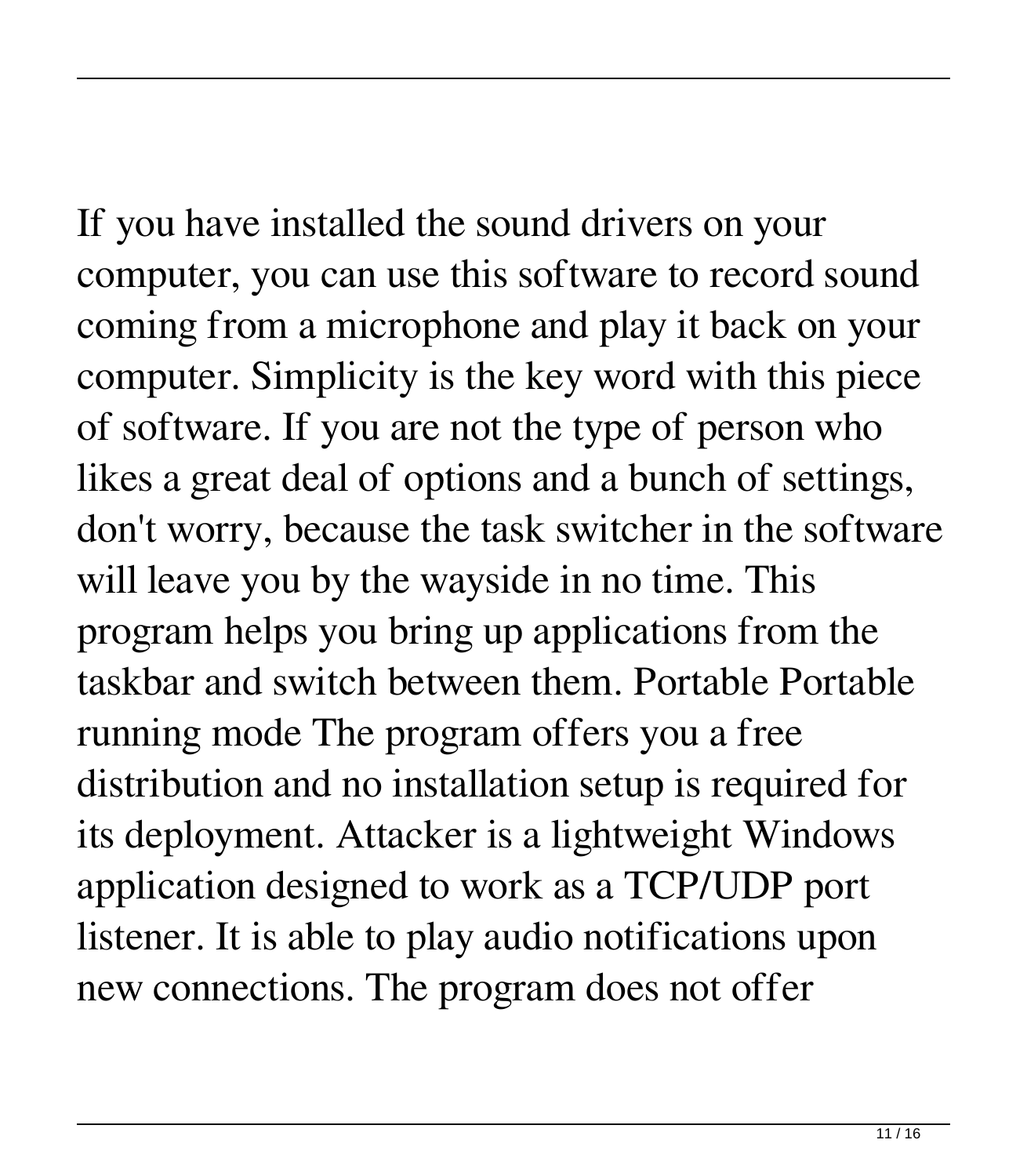# protection against malicious attacks from hackers but

it provides only notifications of attempted connections. Portable running mode The portable status of this utility allows you to run it by simply opening the executable file (there's no installation setup included in its deployment). It does not store entries in the Windows registry and leave traces on the host computer, so you may uninstall it by simply deleting the files that you have grabbed from the Internet. Dropping it on portable media devices is also possible. Simple looks Attacker delivers a plain feature lineup hiding only a few configuration settings under its hood. A help manual is included in the package and provides short descriptions about the tool's monitoring capabilities. How it functions The application offers you the option to set up a list of TCP and UDP ports you want the program to listen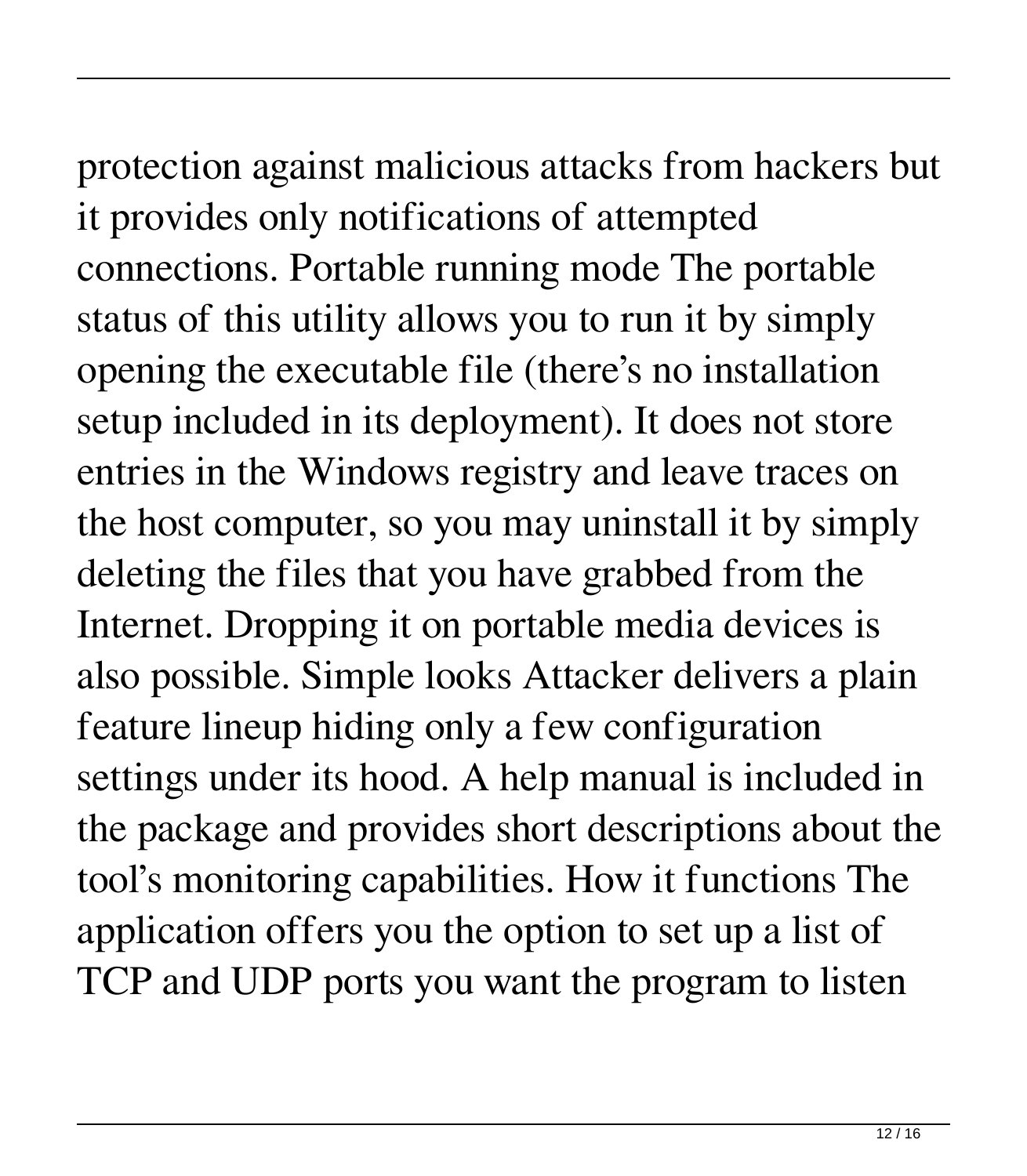to. In addition, you may start or stop the process using simple clicks. When the program detects a TCP connection request or receives a UDP message, it logs the information directly in the main window and reveals the IP addresses. Plus, you can copy data to the clipboard and clear the information displayed in the main window. Configuration settings You can appeal to several tweaks in order to run the utility at Windows startup, automatically start listening when the program begins, and play a custom audio file (WAV file format), which can be tested right in the configuration panel, as well as flash the icon in the system tray upon new connections. Bottom line To sum things up, Attacker delivers a straightforward software solution for receiving instant notifications upon new TCP/UDP connections. Description: If you have installed the sound drivers on your computer,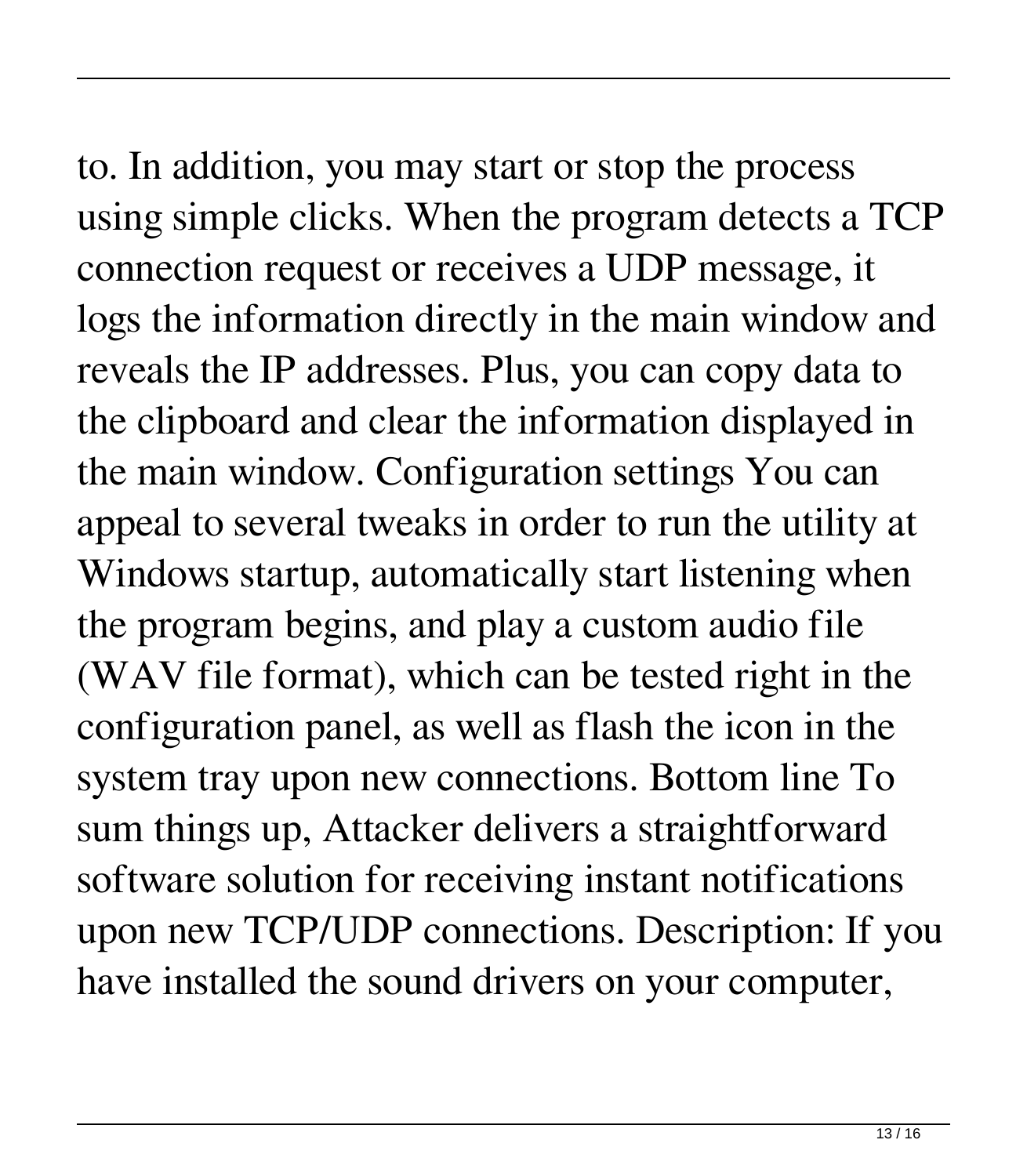### you can use this software to record sound coming from a microphone and play it back on your computer. This software gives you the ability to create, manage and save your custom HTML snippets. You can save them in the system for reuse when you need them. This program is very easy to use and requires minimal system resources. My PC Configuration is a software utility to help you save your system information about your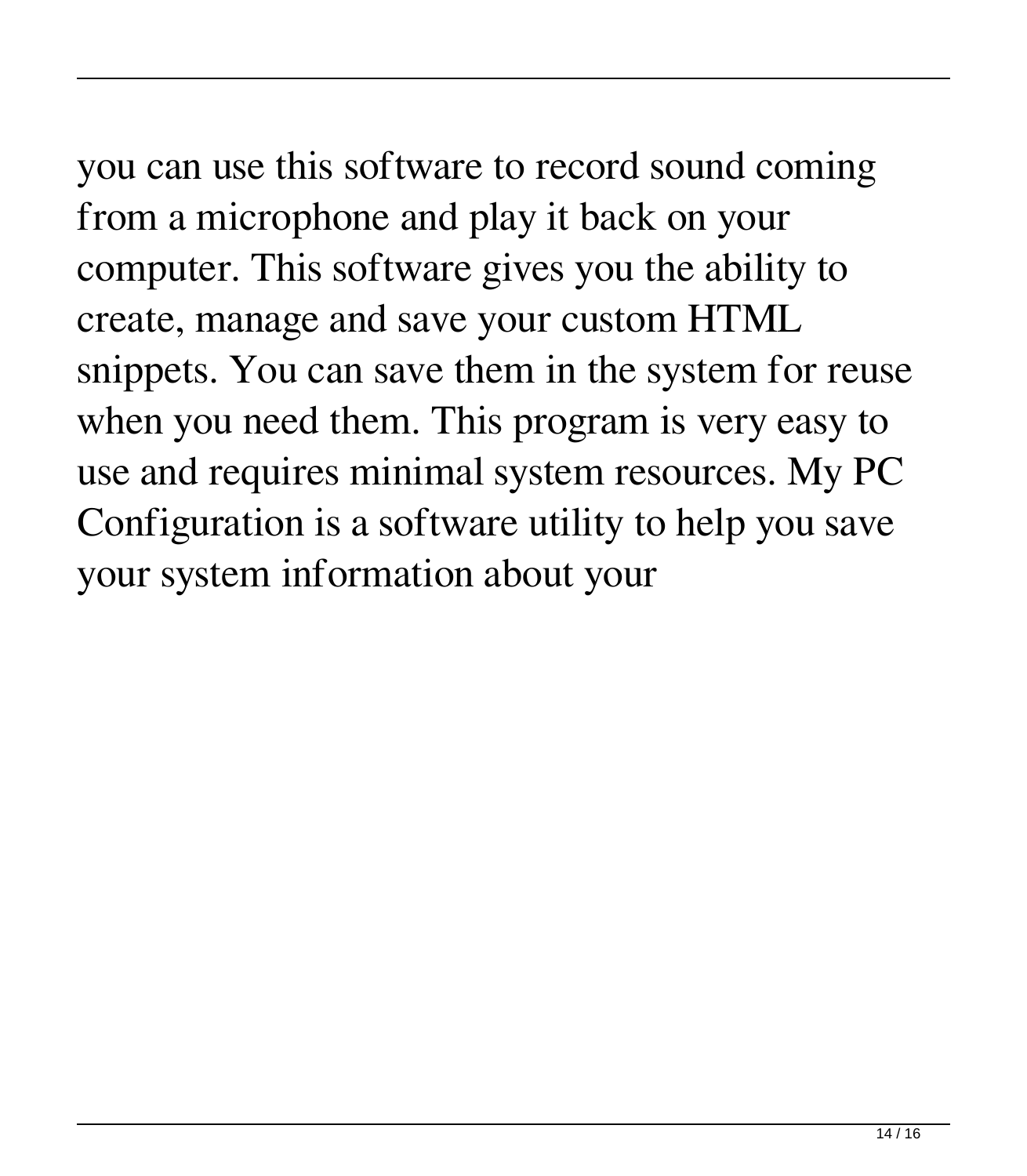**System Requirements:**

Termination of the Battleheart Saga will take place at the end of Season 2. It will be announced in-game, and the Epic Games website and forums will be removed and all assets will be deleted. If you would like to continue to own the Battleheart Saga, you can purchase a Season Pass for Battleheart Saga when it releases on April 17th 2019. The Battleheart Saga Roadmap As a token of our appreciation for your support, you can expect a full year of content updates for Battleheart Saga. At the end of Season

### Related links:

<https://luathoanhao.com/wp-content/uploads/2022/06/dislfoul.pdf> [http://www.nilunanimiel.com/wp-content/uploads/2022/06/Paradise\\_Waterfall.pdf](http://www.nilunanimiel.com/wp-content/uploads/2022/06/Paradise_Waterfall.pdf) [https://diontalent.nl/wp-content/uploads/2022/06/Stunning\\_Cars\\_Free\\_Screensaver.pdf](https://diontalent.nl/wp-content/uploads/2022/06/Stunning_Cars_Free_Screensaver.pdf) <https://omniumy.com/wp-content/uploads/2022/06/ehadeb.pdf>